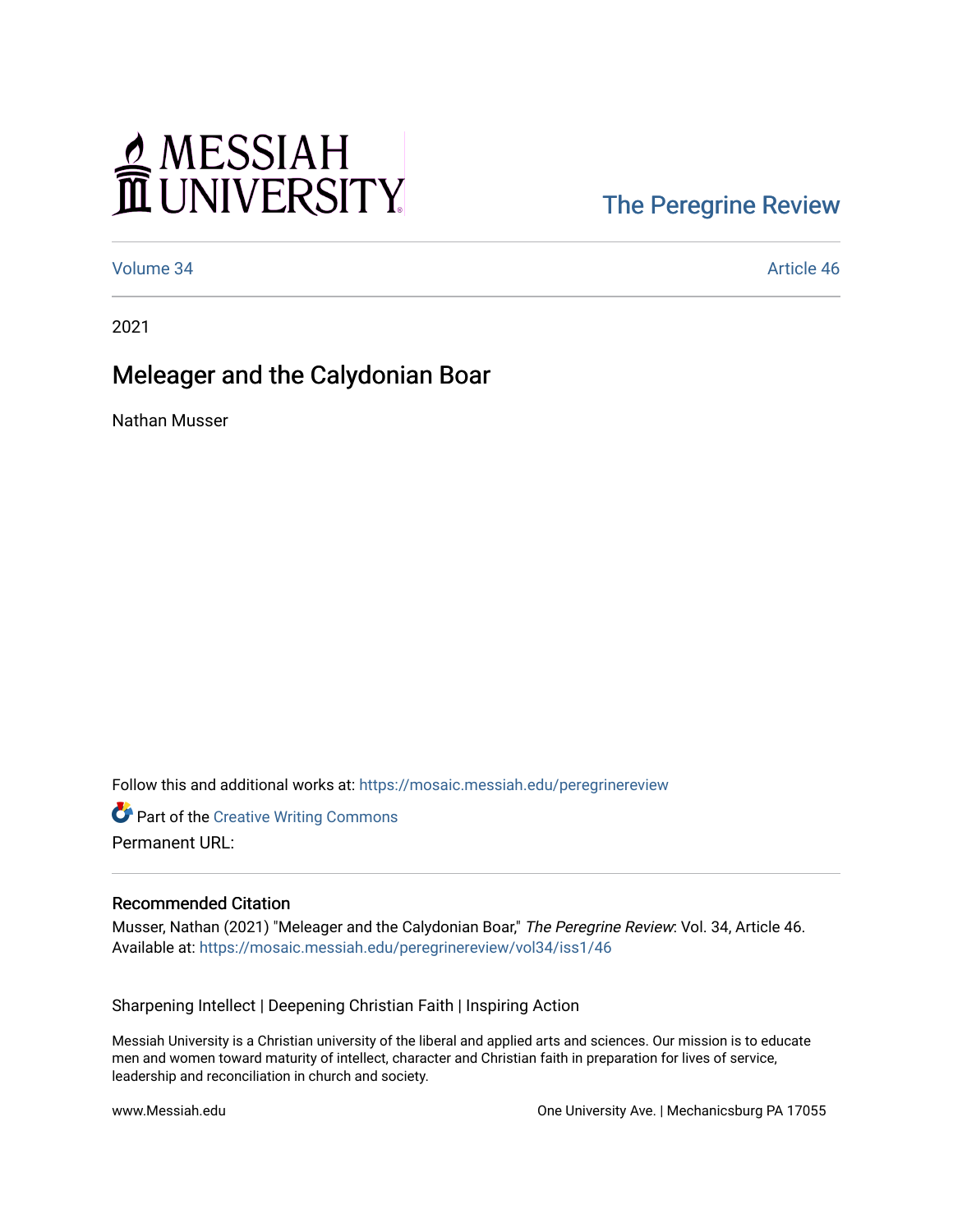#### Meleager and the Calydonian Boar

Nathan Musser

"Oeneus, king of Calydon, had given thanks to all the gods for his plentiful harvest. Well, all the gods except Diana; he kind of forgot about her. To take revenge, the hunter goddess summoned her most fearsome monster, the Calydonian Boar, determined to let it ravage the Calydonian fields until the people once again learned to respect her." Peleus paused. "At least, Meleager's messenger said something like that. I was already on board when I heard we'd be fighting a monster. The rest was just filler backstory."

Peleus stared up at Oeneus's palace. Soon, he would be hunting a ferocious monster with the world's greatest heroes. Roaming the countryside, fighting alongside friends, winning fame and renown … there was no better way to spend the day. He hadn't been this excited for a quest since hearing about the Golden Fleece.

"We're already late," his brother Telamon said, hefting his spear. "We'd better hurry. We don't want a repeat of the Earthborn attack."

Peleus didn't need to be reminded. During their voyage with Jason on the Argo, their first real shot at some action had been fighting the Earthborn men – but by the time Peleus and the other Argonauts had arrived, Hercules had killed most of the enemies. Typical Hercules, taking all the fun for himself. "Let's find Meleager – quickly."

They found the prince of Calydon feasting with the other assembled heroes, preparing for the impending quest. Meleager sat at the head of the table, Jason on one side and Theseus on the other; beside Theseus, Ancaeus, clad in a large bearskin, was drinking his fill of wine. Beside Jason, Nestor and Phoenix were deep in conversation (at least, Nestor was talking; Phoenix seemed to be dozing off). Laertes sat beside Ancaeus, talking with the seer Mopsus, who was saying something about miraculously surviving a snake bite. Jason greeted the arriving heroes with a nod as Peleus and Telamon took their seats. Only one empty chair remained.

Ancaeus set down his goblet of wine. "We are all here, then?" he said, wiping his mouth. He heaved his two-headed battle axe from its resting place against the wall. "I'm ready to slay a beast!"

The heroes cheered. Peleus grinned, hungry for action, but Meleager raised a hand. "There is one more," he said.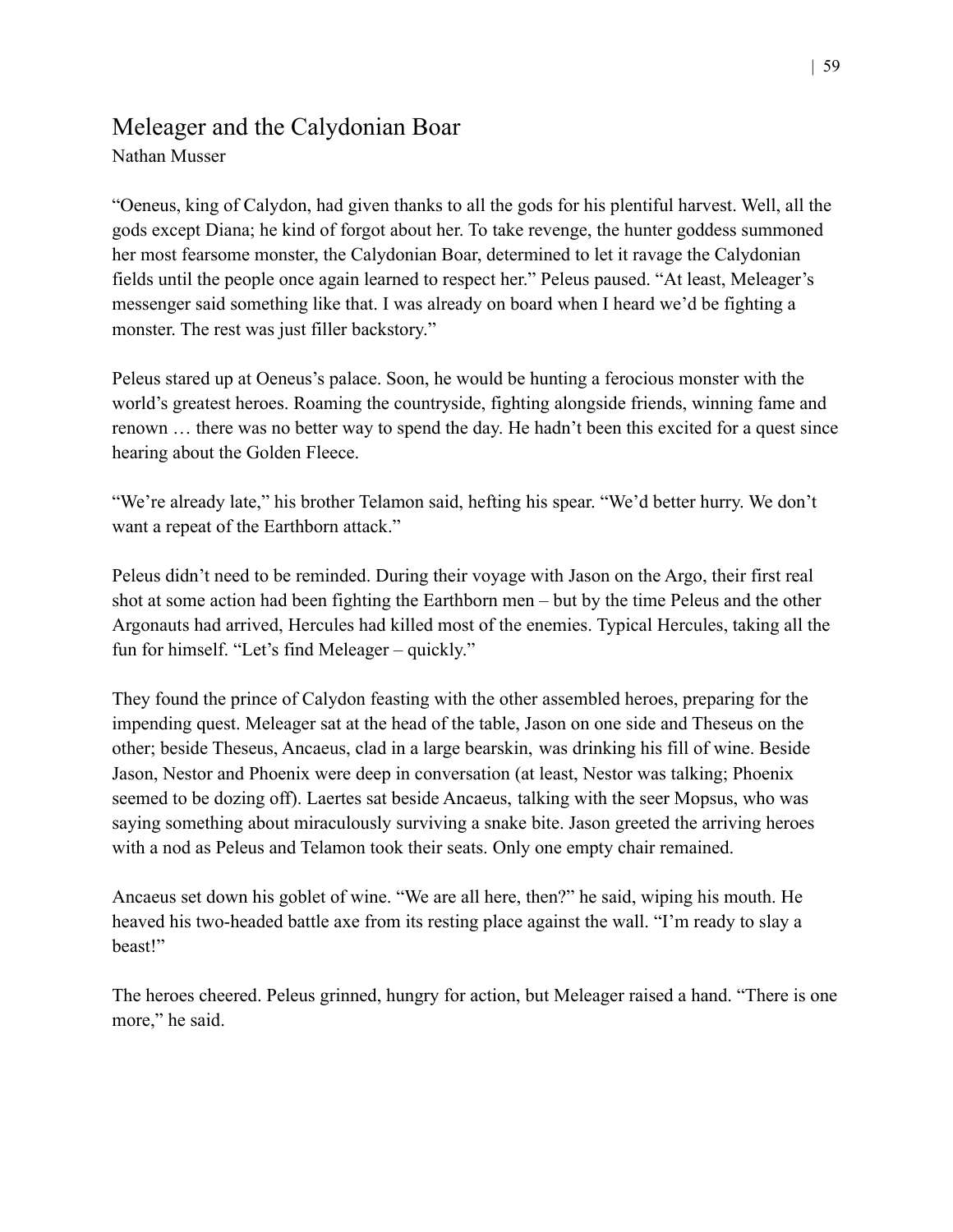"Please tell me it's not Hercules," Peleus muttered. He imagined searching the woods and fields for hours, only to find the boar dead at Hercules's feet before any of the other heroes could even help. He definitely hoped it wasn't Hercules.

The doors banged open, and the heroes all turned to see the newcomer. A woman stood in the doorway, holding a bow, with a quiver of arrows slung over her shoulder. Peleus raised an eyebrow – it was almost as if this woman was coming with them on their quest as the final hero.

"The final hero!" Meleager announced from the head of the table. He raised his arms in welcome, though it looked suspiciously like he was flexing. Peleus rolled his eyes. "Or should I say, heroine," Meleager continued. "Atalanta, can I get you any wine before –"

"A woman?" demanded Ancaeus, gesturing angrily with his battle axe. Laertes and Mopsus leaned away. "This is an outrage! I refuse to quest in the company of a woman!"

All eyes turned to Atalanta.

"Then I will kill the boar alone," she said.

Ancaeus's face reddened, but Meleager just laughed. "Then we shall be on our way!" the prince said. "Ready yourselves, my friends, for today, vengeance and glory shall be ours!"

Peleus was not feeling much glory. After leaving the palace, they'd split into smaller groups, tramping over the hot Aetolian countryside to find the monster. Any other day, the boar would be goring travelers or uprooting trees, but now, when they wanted to find it, it had decided to take a day off. Go figure.

…

Peleus kept his eyes peeled for a gigantic monster. He picked his way across the side of a steep hill that was dotted with rocks and scraggly bushes, the ground sloping sharply down into a ravine. At the bottom of the ravine, several hundred feet below, the cypress trees grew so closely together that the valley looked like it was filled with a sea of green.

Beside Peleus, Telamon poked at the underbrush with his spear, as if the huge boar might be hiding in a small, scrubby juniper bush. The other members of his group, Phoenix and Mopsus, weren't far behind. Peleus wasn't sure what use it was to have a seer along if he couldn't even tell them where the boar was, but he decided not to bring that up.

The blazing sun was already lowering in the sky. They'd been hunting for nearly eight hours, with no sign of the boar. If it didn't show up soon –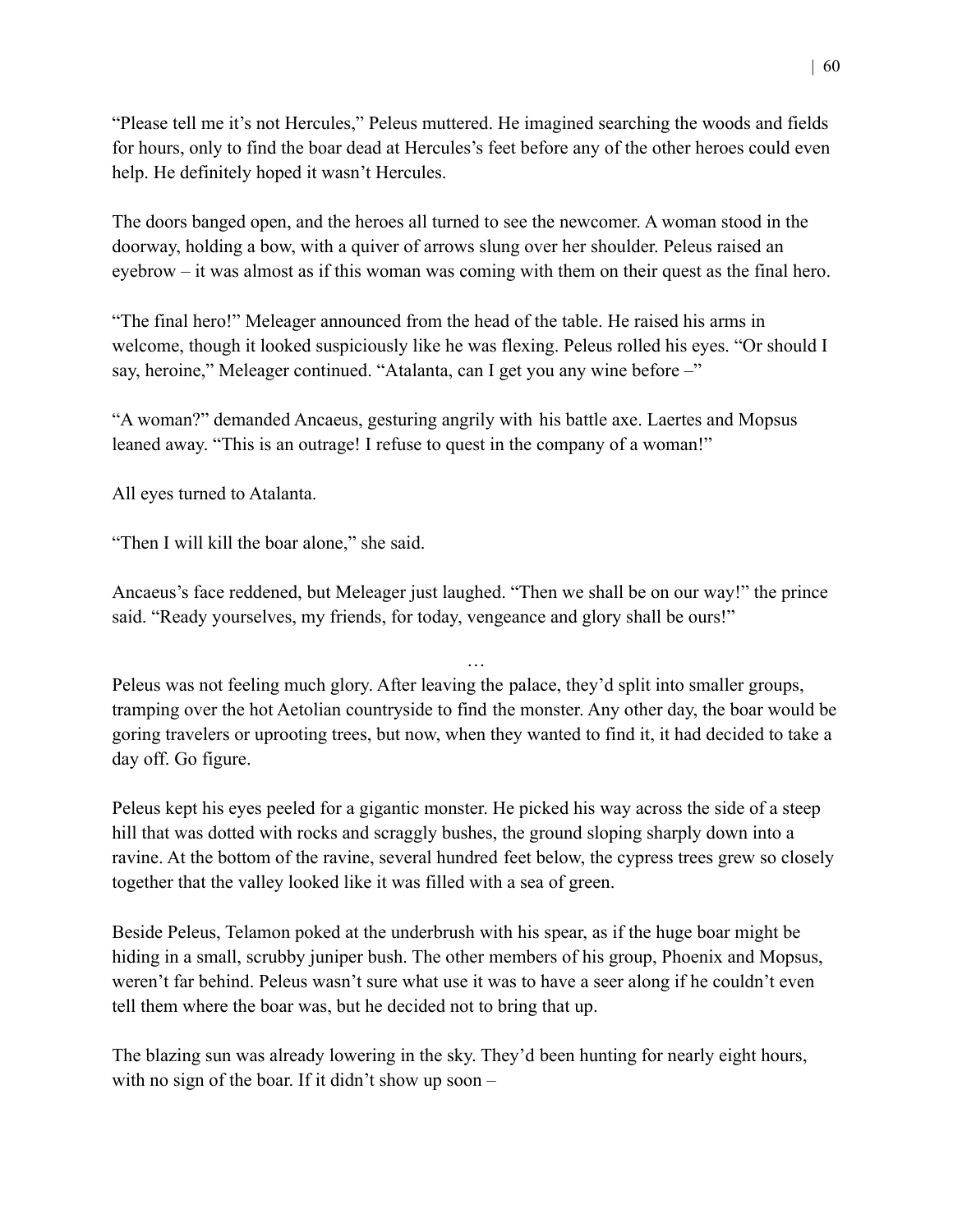A woman shouted in the distance, startling Peleus from his thoughts. Then he heard the voice of Meleager cry, "The boar! It's here!"

Peleus spun toward the voices. They came from below, deep in the ravine. As he watched, something moved through the trees – something so large that it crushed all the cypresses in its path, blazing a giant trail through the green sea.

Peleus grinned. It was time. The heroes around him needed no urging; they all grabbed their spears, plunging down the ravine as fast as humanly possible. Several times, Peleus tripped over rocks and bushes as he hurried down the hill, but he didn't let that slow him down. He was not going to miss this boar fight.

The shouts grew louder as he finally slid to the bottom of the ravine. Through the trees, Peleus glimpsed snapshots of the fight: Meleager and Theseus dashing between tree trunks, Atalanta firing arrow after arrow, Ancaeus planting his feet, gripping his battle axe, facing something in the distance.

Then another tree cracked and fell, and the boar burst into view. Eager for battle as Peleus was, the sight was enough to make even his blood run cold. The monster was easily forty feet tall, its eyes glistening red as blood. Its tusks, dirtied from ripping up trees and travelers alike, were longer than Peleus himself. As Peleus watched, the boar turned toward Atalanta's position, opened its mouth – and breathed a stream of fire. The huntress rolled away just in time, only her cloak singed.

Peleus and his team froze. "Meleager never mentioned it could do that," Phoenix said.

"Then our glory will be greater!" said Peleus, trying to convince himself as much as his allies. He charged forward, the heroes following. Mopsus threw his spear, a perfect shot at the boar's eye – but some invisible force knocked it aside. The spear spun uselessly into the trees.

From the ground, Atalanta fired another arrow. This time, she hit the boar. The beast squealed as blood dripped from the wound. It turned its fiery gaze to the huntress, its eyes spewing hate.

"The first blood!" Meleager shouted. "The first honor goes to Atalanta!"

Ancaeus's eyes flashed with fury. "She may have wounded the beast," he growled, "but I will be the one to slay it – Diana or no Diana."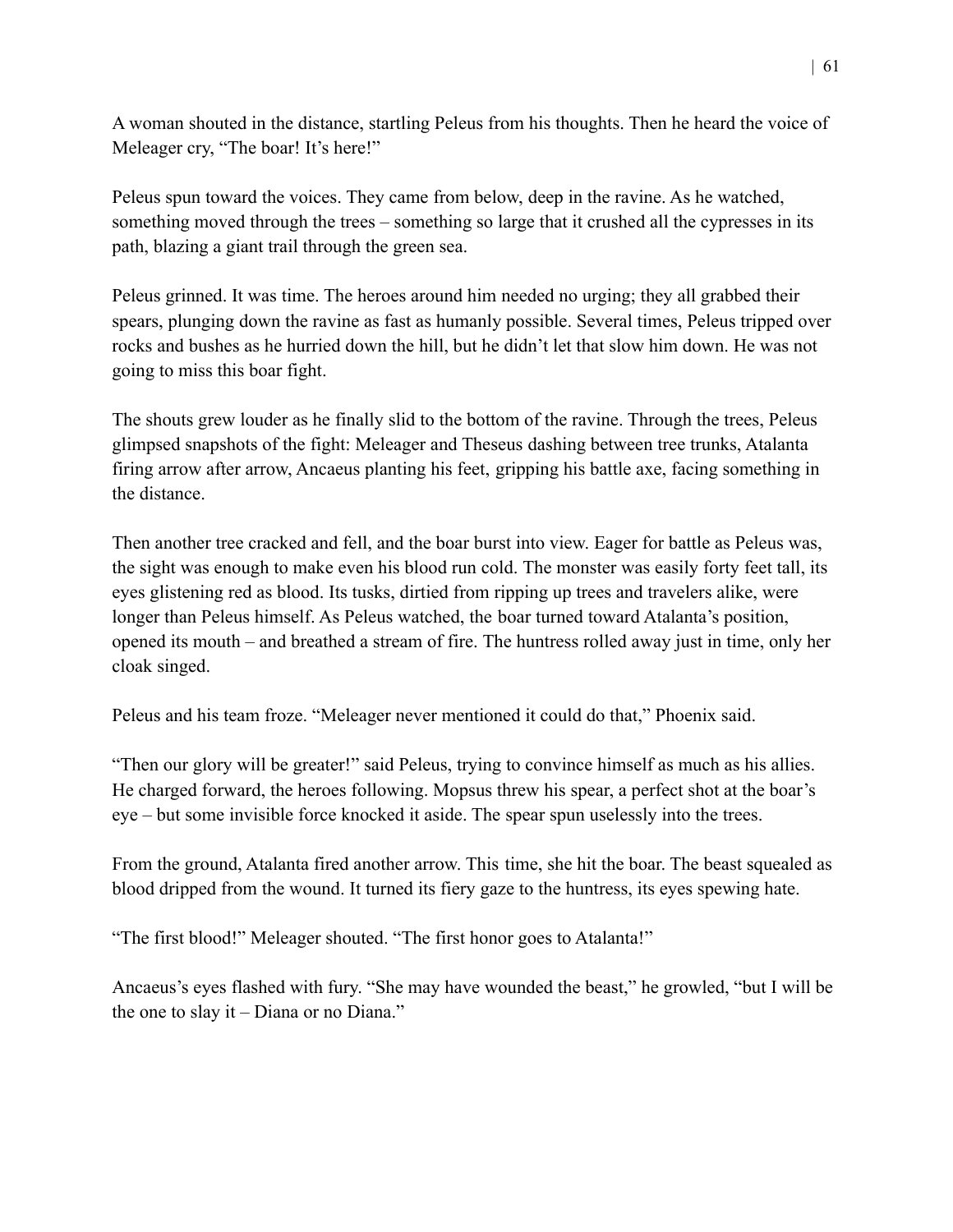Peleus and his team reached the clearing as Ancaeus raised his battle axe and charged the boar head-on. The boar snorted and pawed the ground, clearly relishing the moment. Ancaeus looked like an ant next to the monster, but still he charged, bellowing his battle cry.

Jason, Nestor, and Laertes appeared at the far side of the clearing – all eyes watching, horrified, as Ancaeus staggered mid-charge. He sank to his knees before he even reached the boar, clawing at his breastplate. Peleus frowned – was that an arrow sprouting from his chest? Where had it come from?

The boar did not stop to ask such questions. It skewered the fallen Ancaeus through the stomach, tossing the hero screaming through the air, the only trace of him the gore staining the boar's tusk. The remaining heroes froze, wide-eyed, as a rider shimmered into existence atop the boar. She was at least ten feet tall, with dark brown hair and a silvery tunic – and a quiver slung across her shoulders, a knife strapped to her waist, and fury written on her face. It was the goddess Diana, armed with her fearsome bow.

The goddess's eyes flashed in anger. "Who else will dare disrespect Diana?" she growled.

If Peleus had known he'd have to fight a goddess, he might not have been so eager to join the hunt; in fact, he now almost wished that Hercules was with them. What is this quest doing to me? he thought.

But Peleus had given his word. He had promised to slay the boar, and he would never hear the end of it if he ran away now. He tightened his grip on his spear. The other heroes did the same.

"You will fall before the goddess of the hunt!" cried Diana, her voice shaking the trees.

The boar leaped forward, spewing fire toward Jason and Nestor. The heroes dove aside, Nestor throwing a spear as he fell. The weapon scraped the boar's back leg; Theseus, charging forward, slashed his sword across the open wound, drawing a thick stream of blood.

The boar bellowed in pain. Peleus and Telamon launched their spears in unison. They struck the boar's flank, but the spears merely stuck like toothpicks against the monster's skin.

"Target the eyes!" Laertes shouted, throwing his own spear. His aim was true, but Diana flicked her wrist, sending the weapon careening wildly into the sky. Atalanta launched more arrows at the monster as Phoenix jabbed at its hide, the boar squealing with anger.

Undaunted, Jason pressed forward, spear in one hand, sword in the other. He skewered the boar's snout, and blood gushed out. Behind him, Meleager hurled his own spear, striking the boar's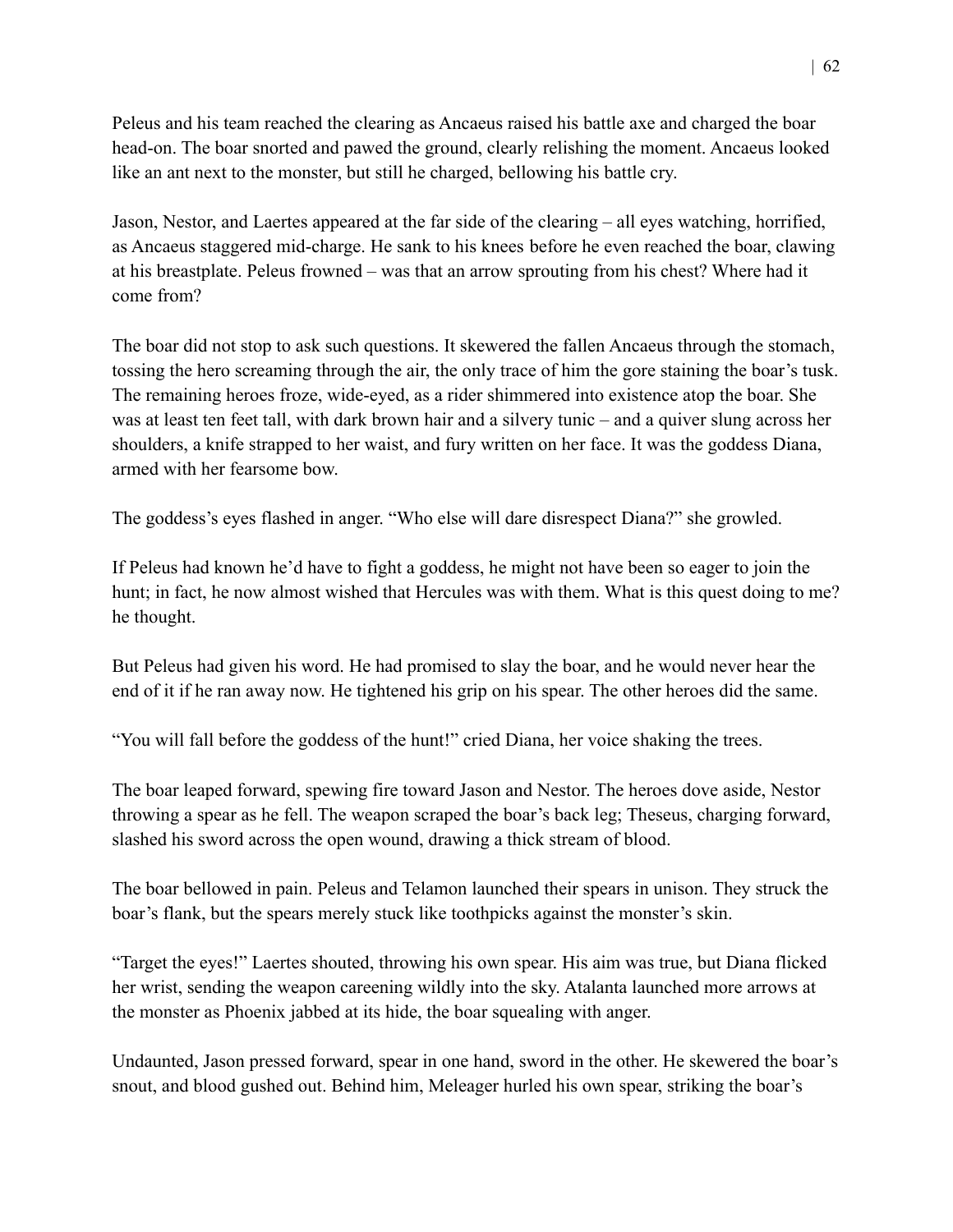spine just beneath Diana. The boar reeled in pain. Peleus leaped to his feet, sword drawn, rushing for the beast. Jason was in the monster's face, hacking with his sword.

The boar opened its maw. Flames heated up inside for a last, defiant fireball.

"Throw!" Peleus bellowed, and he and Jason hurled their swords down the boar's throat. The beast half squealed, half choked as it sank to the ground, finally defeated.

For a moment, everything was silent, and Peleus was feeling pretty proud of himself – until Diana jumped off the boar's back, stalking toward him and Jason. She didn't even speak; she drew her bow, fast as lightning, and fired.

Peleus barely had time to think, I'm dead, when he heard the twang of another bowstring.

Nothing pierced his chest. He was still alive. He glanced beside him; Atalanta had fired, somehow shooting Diana's arrow out of the air with her own.

The goddess spun on Atalanta, furious – though Peleus saw the briefest hesitation in her movement. Diana nocked another arrow, but slowly.

Atalanta is a fellow huntress, Peleus realized. If there was anyone who could stand up to Diana without immediately getting an arrow to the chest, it was Atalanta.

But the goddess kept her bow trained on Atalanta, so Peleus tightened his grip on his sword. If Diana unleashed her full strength against them, the monstrous boar would be child's play in comparison. Across the clearing, all the heroes grabbed their spears, uncertain of how to proceed – honor the goddess, or defend Atalanta?

Diana seemed to sense their indecision. Her eyes shifted off Atalanta, scouring the heroes, each one individually. Peleus felt as if her gaze penetrated his very soul, which was more than unsettling. But something had changed. Now, the goddess didn't seem as angry. Was she … curious?

Diana eventually spoke. "You would defend Atalanta?"

"With my life," Meleager said, stepping forward. "Just as she would do for us. She drew first blood. She is a member of this quest, and a great hero."

And you're obviously in love, Peleus thought, but he decided to keep his mouth shut.